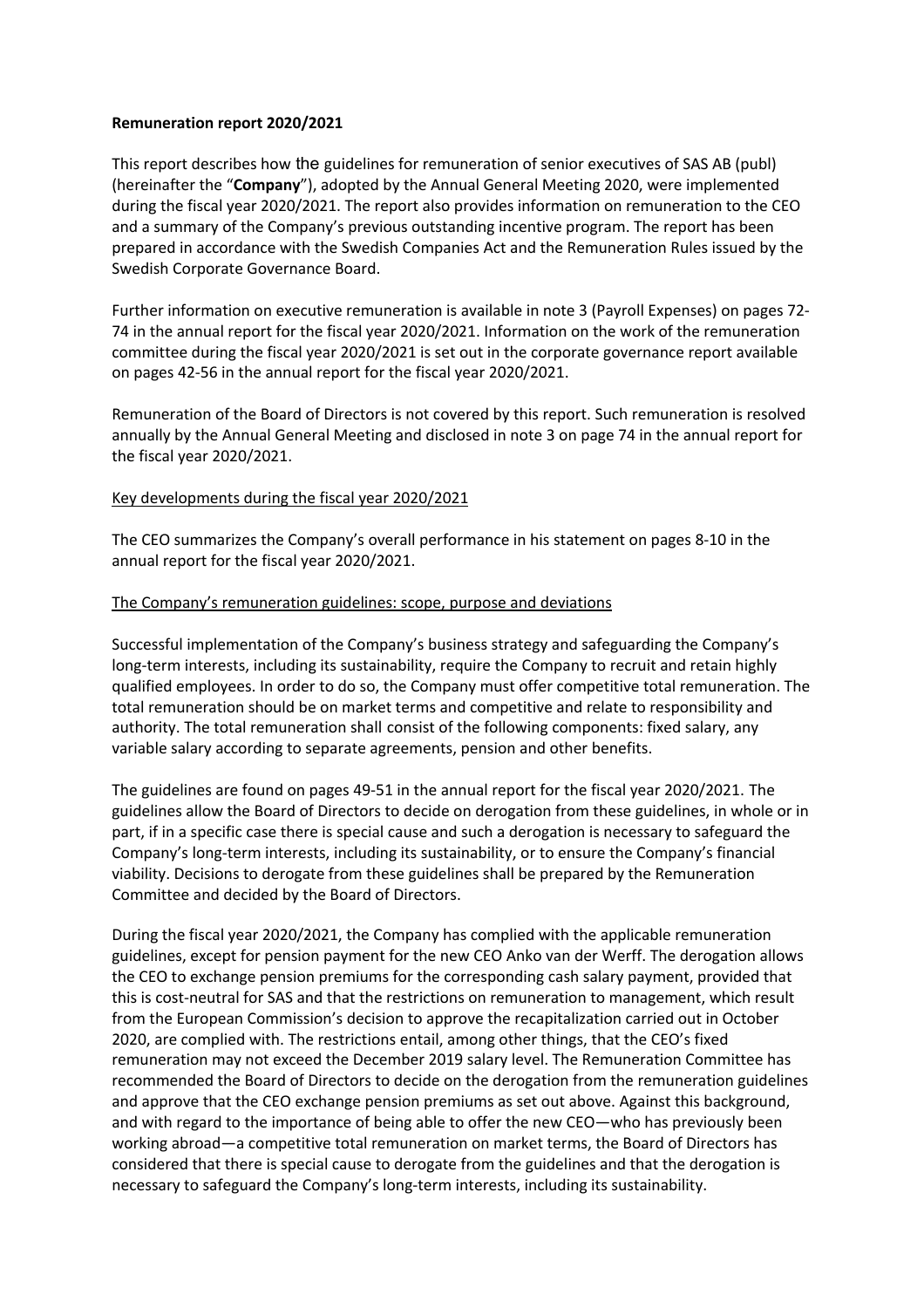No further derogations from the guidelines have been decided and no derogations from the procedure for implementation of the guidelines have been made. The auditor's report regarding the Company's compliance with the guidelines is available on the Company's website www.sasgroup.net (under "About SAS/Corporate Governance"). No remuneration has been reclaimed.

|                                                | Fixed remuneration |                     | $\overline{2}$<br>Variable<br>remuneration |                            | 3                      | 4               | 5                     | 6                                                       |
|------------------------------------------------|--------------------|---------------------|--------------------------------------------|----------------------------|------------------------|-----------------|-----------------------|---------------------------------------------------------|
| Name of director<br>(position)                 | Base<br>salary*    | Other<br>benefits** | One-<br>year<br>variable                   | Multi-<br>year<br>variable | Extraordinary<br>items | Pension expense | Total<br>remuneration | Proportion of<br>fixed and variable<br>remuneration *** |
| Anko van der Werff<br>(CEO 15 Jul- 31 Oct)     | 3,759              | 145                 | 0                                          | 0                          | 0                      | 1,398           | 5,302                 | 100/0                                                   |
| Karl Sandlund<br>(acting CEO 1 May-<br>14 Jul) | 1,681              | 1                   | $\Omega$                                   | 0                          | 0                      | 554             | 2,236                 | 100/0                                                   |
| <b>Rikard Gustafson</b><br>(CEO 1 Nov- 30 Apr) | 6,665              | 89                  | 0                                          | 0                          | 0                      | 2,712           | 9,466                 | 100/0                                                   |

### *Table 1 – Total CEO remuneration during the fiscal year 2020 (kSEK)*

\* Including holiday pay of kSEK 62 to Anko van der Werff, kSEK 27 to Karl Sandlund and kSEK 109 to Rikard Gustafson.

\*\* Travel benefits, health insurance, relocation and company car.

\*\*\* Pension expense (column 4), which in its entirety relates to fixed remuneration and is premium defined, has been counted entirely as fixed remuneration.

The CEO has during the fiscal year 2020/2021 not received any variable remuneration and no performance criteria have been applied during the fiscal year 2020/2021 to determine variable remuneration.

#### Share-based remuneration

# *Outstanding share-related and share price-related incentive programs*

The Company has no outstanding share-related and share price-related incentive programs that may lead to delivery. The Company's Annual General Meetings 2019 and 2020 resolved on the implementation of long-term incentive programs to all full-time and part-time employees with the exception of senior executives. Since the performance condition for the respective incentive program (ROIC exceeding 12%) has not been fulfilled and in accordance with the terms and conditions of the incentive programs, no allotment of shares will be made. As for 2021, no long-term incentive program was introduced.

Comparative information on the change of remuneration and company performance

# *Table 5 – Change of remuneration and company performance over the last four reported financial years (RFY) (kSEK)*

| Annual change                                                               | RFY-3 vs RFY-4       | RFY-2 vs RFY-3            | RFY-1 vs RFY-2                  | RFY vs RFY-1               | RFY 20/21    |
|-----------------------------------------------------------------------------|----------------------|---------------------------|---------------------------------|----------------------------|--------------|
| Remuneration to CEO                                                         | $+611$<br>$(+3.9%)$  | $+1.577$<br>$(+9.8%$      | $+177$<br>$(+1.0%$              | $-908$<br>$(-5.1%$         | 16.994 ***   |
| Group operating profit before tax and items<br>affecting comparability      | +182,995<br>$(+9.4)$ | $-1.348.416$<br>$(-63.2%$ | $-9.351.245$<br>$(-1, 189.4 %)$ | $+2,182,631$<br>$(+25.5%)$ | $-6,382,427$ |
| Average remuneration on<br>a full time equivalent<br>basis of employees* of | $+13.2$<br>$(+1.9)$  | $+60.6$<br>$(+8.4%$       | $-52.1**$<br>$(-6.7%)$          | $+83.5$<br>$(+11.5%)$      | 812          |

the Company

\* Excluding members of the group executive management.